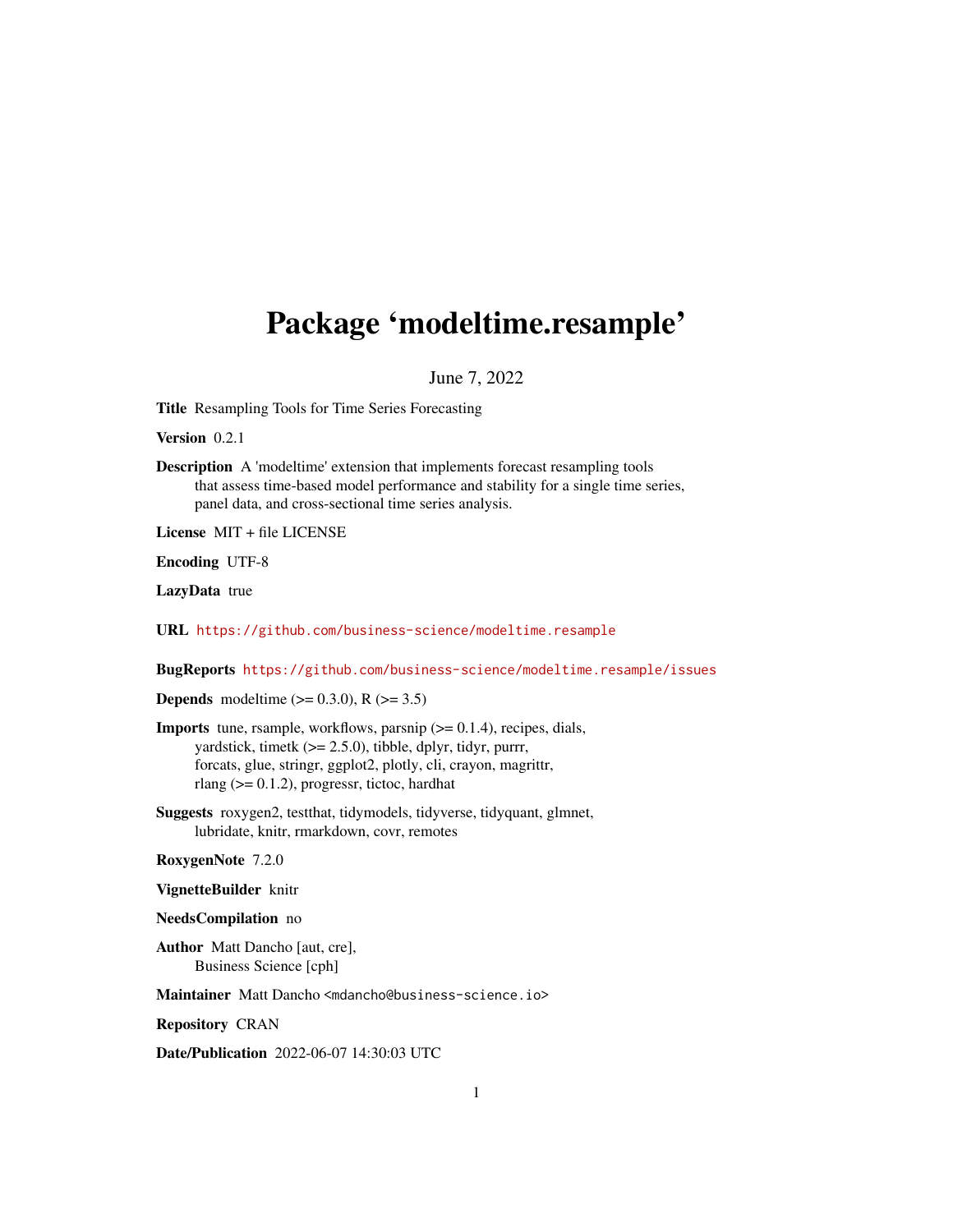### <span id="page-1-0"></span>R topics documented:

| Index |  |
|-------|--|
|       |  |
|       |  |
|       |  |
|       |  |
|       |  |
|       |  |

get\_target\_text\_from\_resamples

*Gets the target variable as text from unnested resamples*

#### Description

An internal function used by [unnest\\_modeltime\\_resamples\(\)](#page-8-1).

#### Usage

get\_target\_text\_from\_resamples(data, column\_before\_target = ".row")

#### Arguments

data Unnested resample results

column\_before\_target

The text column located before the target variable. This is ".row".

#### Examples

```
# The .resample_results column is deeply nested
m750_training_resamples_fitted
```

```
# Unnest and prepare the resample predictions for evaluation
unnest_modeltime_resamples(m750_training_resamples_fitted) %>%
   get_target_text_from_resamples()
```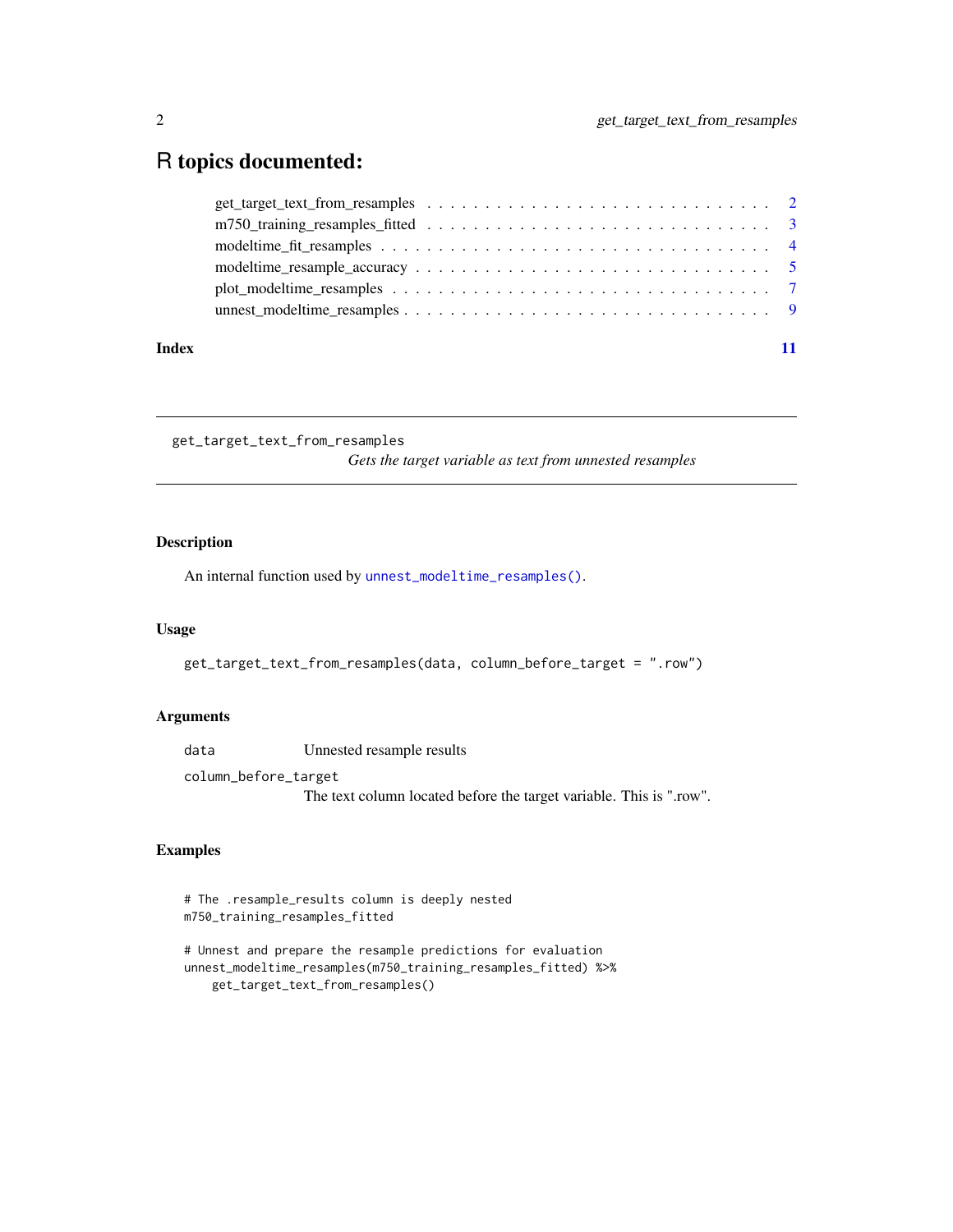<span id="page-2-0"></span>m750\_training\_resamples\_fitted

*Time Series Cross Validation Resample Predictions (Results) from the M750 Data (Training Set)*

#### Description

Time Series Cross Validation Resample Predictions (Results) from the M750 Data (Training Set)

#### Usage

m750\_training\_resamples\_fitted

#### Format

A Modeltime Table that has been fitted to resamples with predictions in the .resample\_results column

#### Details

```
m750_training_resamples_fitted <- m750_models %>%
   modeltime_fit_resamples(
       resamples = m750_training_resamples,
       control = control_resamples(verbose = T)
    )
```
#### See Also

- [modeltime::m750\\_models](#page-0-0)
- [modeltime::m750\\_training\\_resamples](#page-0-0)

#### Examples

m750\_training\_resamples\_fitted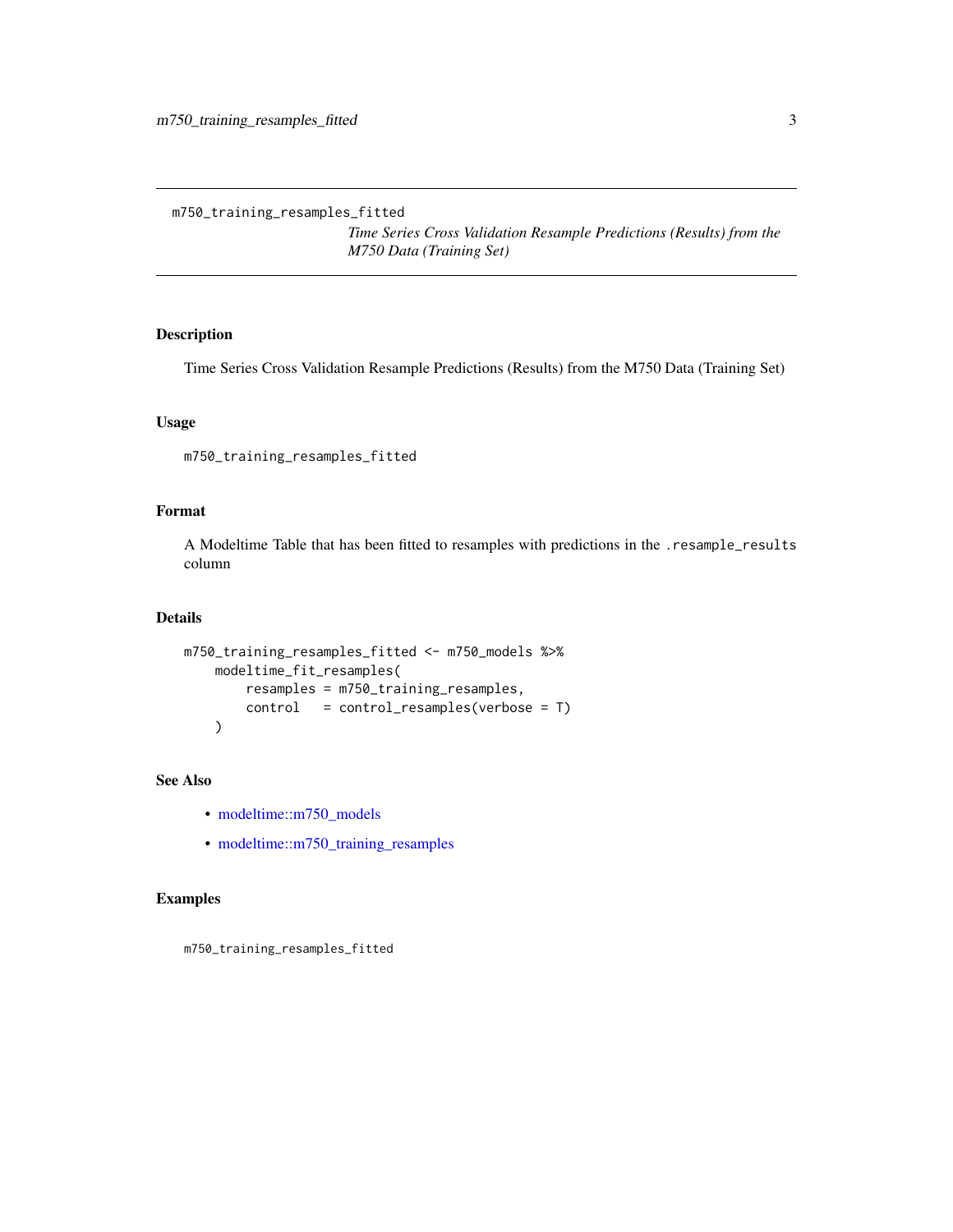```
modeltime_fit_resamples
```
*Fits Models in a Modeltime Table to Resamples*

#### Description

Resampled predictions are commonly used for:

- 1. Analyzing accuracy and stability of models
- 2. As inputs to Ensemble methods (refer to the modeltime.ensemble package)

#### Usage

```
modeltime_fit_resamples(object, resamples, control = control_resamples())
```
#### Arguments

| object    | A Modeltime Table                                                                                                                                                        |
|-----------|--------------------------------------------------------------------------------------------------------------------------------------------------------------------------|
| resamples | An rset resample object. Used to generate sub-model predictions for the meta-<br>learner. See timetk::time_series_cv() or rsample::vfold_cv() for mak-<br>ing resamples. |
| control   | A tune::control_resamples() object to provide control over the resampling<br>process.                                                                                    |

#### Details

The function is a wrapper for tune::fit\_resamples() to iteratively train and predict models contained in a Modeltime Table on resample objects. One difference between tune::fit\_resamples() and modeltime\_fit\_resamples() is that predictions are always returned (i.e. control = tune::control\_resamples(save = TRUE)). This is needed for ensemble\_model\_spec().

#### Resampled Prediction Accuracy

Calculating Accuracy Metrics on models fit to resamples can help to understand the model performance and stability under different forecasting windows. See [modeltime\\_resample\\_accuracy\(\)](#page-4-1) for getting resampled prediction accuracy for each model.

#### Ensembles

Fitting and Predicting Resamples is useful in creating Stacked Ensembles using modeltime.ensemble::ensemble\_model\_s The sub-model cross-validation predictions are used as the input to the meta-learner model.

#### Value

A Modeltime Table (mdl\_time\_tbl) object with a column containing resample results (.resample\_results)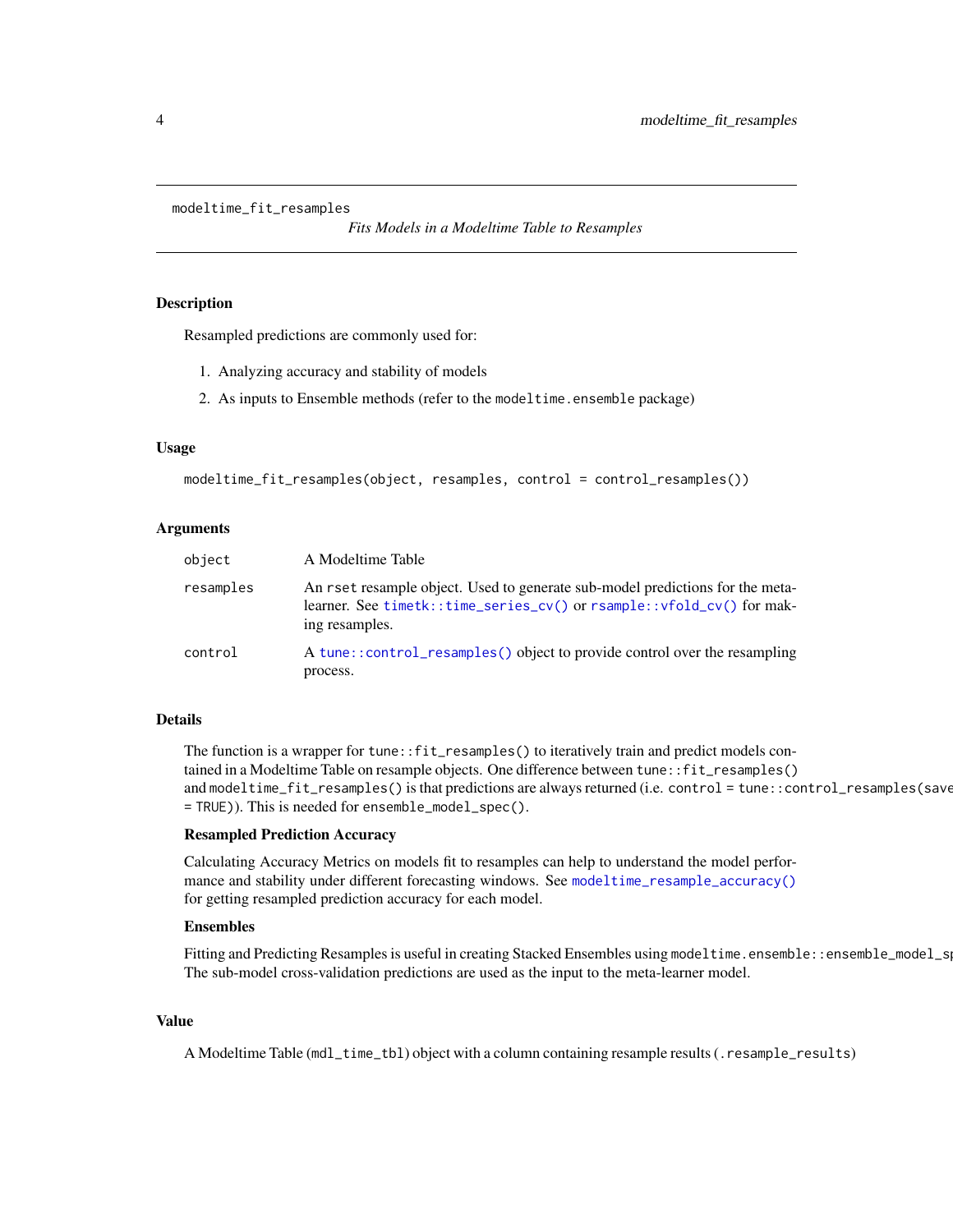#### <span id="page-4-0"></span>Examples

```
library(tidymodels)
library(modeltime)
library(timetk)
library(tidyverse)
# Make resamples
resamples_tscv <- training(m750_splits) %>%
    time_series_cv(
       assess = "2 years".initial = "5 years",skip = "2 years",
        # Normally we do more than one slice, but this speeds up the example
        slice_limit = 1
   \lambda# Fit and generate resample predictions
m750_models_resample <- m750_models %>%
    modeltime_fit_resamples(
        resamples = resamples_tscv,
        control = control_resamples(verbose = TRUE)
   \lambda# A new data frame is created from the Modeltime Table
# with a column labeled, '.resample_results'
m750_models_resample
```
<span id="page-4-1"></span>modeltime\_resample\_accuracy *Calculate Accuracy Metrics from Modeltime Resamples*

#### Description

This is a wrapper for yardstick that simplifies time series regression accuracy metric calculations from a Modeltime Table that has been resampled and fitted using [modeltime\\_fit\\_resamples\(\)](#page-3-1).

#### Usage

```
modeltime_resample_accuracy(
  object,
  summarv_fns = mean,
 metric_set = default_forecast_accuracy_metric_set(),
  ...
\mathcal{E}
```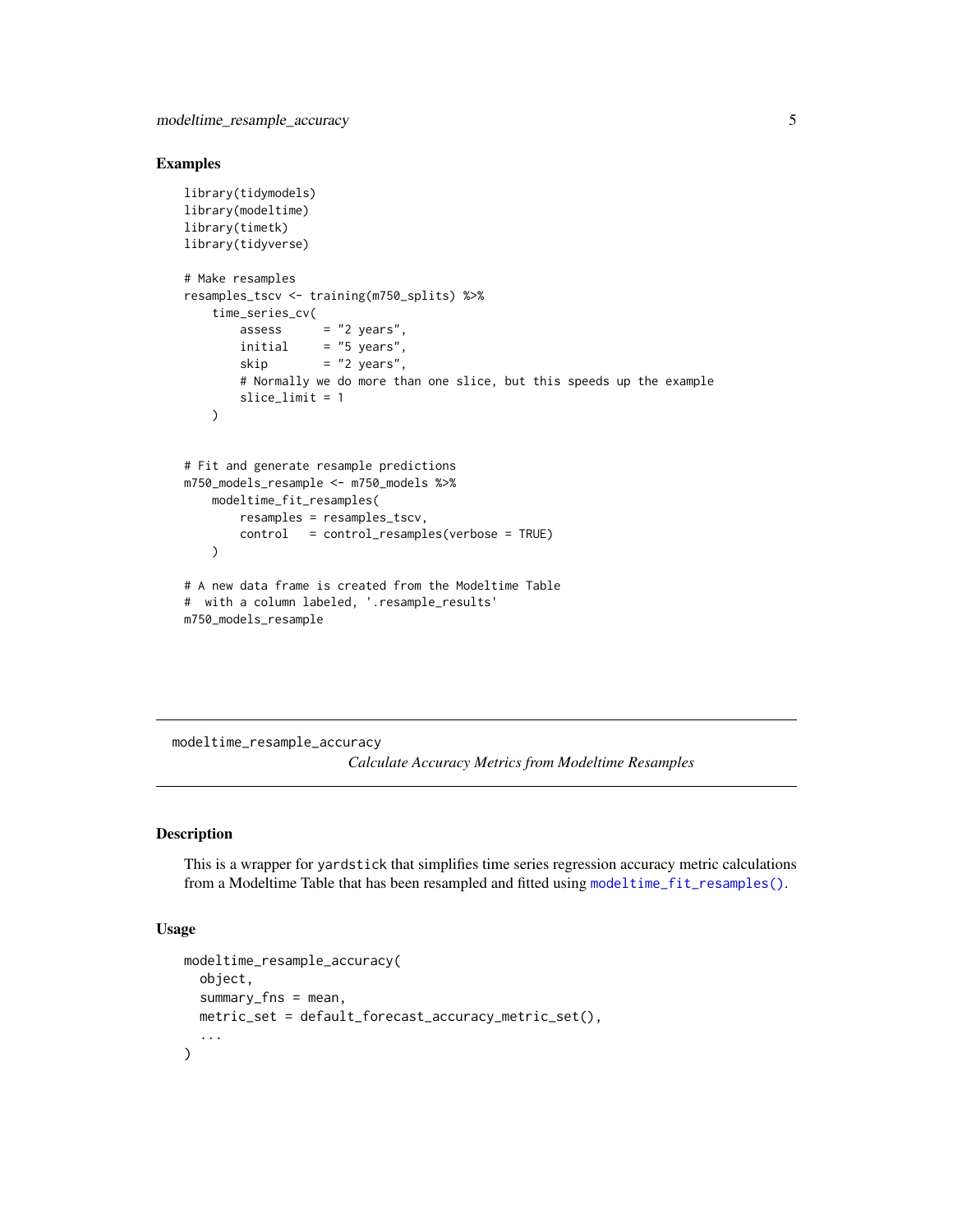#### <span id="page-5-0"></span>Arguments

| object      | a Modeltime Table with a column '.resample_results' (the output of modeltime_fit_resamples())              |
|-------------|------------------------------------------------------------------------------------------------------------|
| summary_fns | One or more functions to analyze resamples. The default is mean(). Possible<br>values are:                 |
|             | • NULL, to returns the resamples untransformed.                                                            |
|             | • A function, e.g. mean.                                                                                   |
|             | • A purrr-style lambda, e.g. $\sim$ mean(x, na.rm = TRUE)                                                  |
|             | • A list of functions/lambdas, e.g. list (mean = mean, sd = sd)                                            |
| metric_set  | A yardstick::metric_set() that is used to summarize one or more forecast<br>accuracy (regression) metrics. |
| $\cdots$    | Additional arguments passed to the function calls in summary_fns.                                          |

#### Details

#### #' Default Accuracy Metrics

The following accuracy metrics are included by default via [modeltime::default\\_forecast\\_accuracy\\_metric\\_set\(\)](#page-0-0):

- MAE Mean absolute error, [yardstick::mae\(\)](#page-0-0)
- MAPE Mean absolute percentage error, [yardstick::mape\(\)](#page-0-0)
- MASE Mean absolute scaled error, [yardstick::mase\(\)](#page-0-0)
- SMAPE Symmetric mean absolute percentage error, yardstick:: smape()
- RMSE Root mean squared error, yardstick:: rmse()
- RSQ R-squared, [yardstick::rsq\(\)](#page-0-0)

#### Summary Functions

By default, modeltime\_resample\_accuracy() returns the *average* accuracy metrics for each resample prediction.

The user can change this default behavior using summary\_fns. Simply pass one or more Summary Functions. Internally, the functions are passed to dplyr::across(.fns), which applies the summary functions.

#### Returning Unsummarized Results

You can pass summary\_fns = NULL to return unsummarized results by .resample\_id.

#### Professional Tables (Interactive & Static)

Use [modeltime::table\\_modeltime\\_accuracy\(\)](#page-0-0) to format the results for reporting in reactable (interactive) or gt (static) formats, which are perfect for Shiny Apps (interactive) and PDF Reports (static).

#### Examples

library(modeltime)

```
# Mean (Default)
m750_training_resamples_fitted %>%
   modeltime_resample_accuracy() %>%
```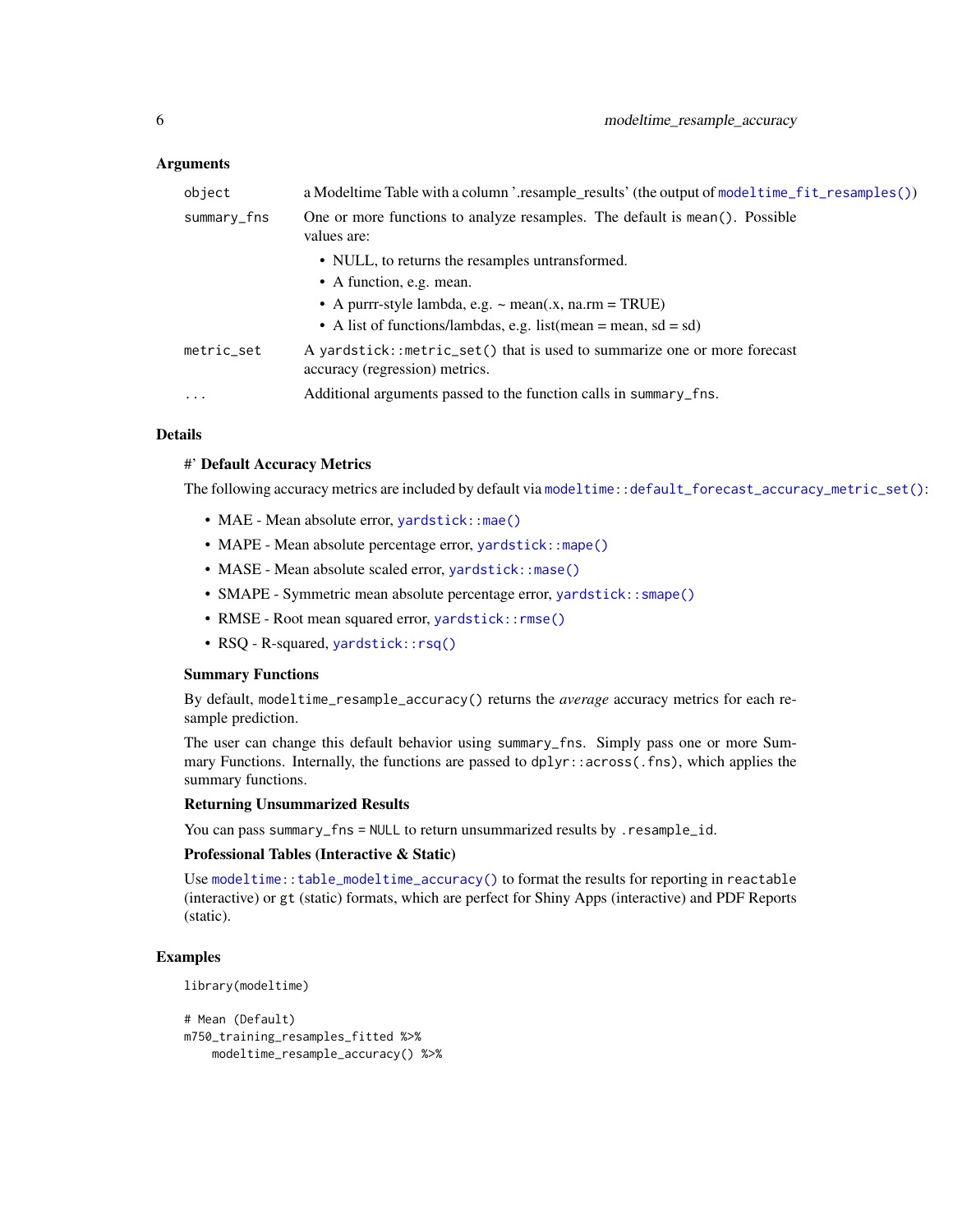```
table_modeltime_accuracy(.interactive = FALSE)
# Mean and Standard Deviation
m750_training_resamples_fitted %>%
    modeltime_resample_accuracy(
        summary_fns = list(mean = mean, sd = sd)
    ) %>%
    table_modeltime_accuracy(.interactive = FALSE)
# When summary_fns = NULL, returns the unsummarized resample results
m750_training_resamples_fitted %>%
    modeltime_resample_accuracy(
        summary_fns = NULL
    \lambda
```
plot\_modeltime\_resamples

*Interactive Resampling Accuracy Plots*

#### Description

A convenient plotting function for visualizing resampling accuracy by resample set for each model in a Modeltime Table.

#### Usage

```
plot_modeltime_resamples(
  .data,
  .metric_set = default_forecast_accuracy_metric_set(),
  .summary_fn = mean,
  ...,
  .facet_ncol = NULL,
  .facet_scales = "free_x",
  .point_show = TRUE,
  .point_size = 1,
  .point_shape = 16,
  .point_alpha = 1,
  .summary_line_show = TRUE,
  .summary_line_size = 0.5,
  .summary_line_type = 1,
  .summary_line_alpha = 1,
  .x_intercept = NULL,
  .x_intercept_color = "red",
  .x_intercept_size = 0.5,
  .legend_show = TRUE,
  .legend_max_width = 40,.title = "Resample Accuracy Plot",
```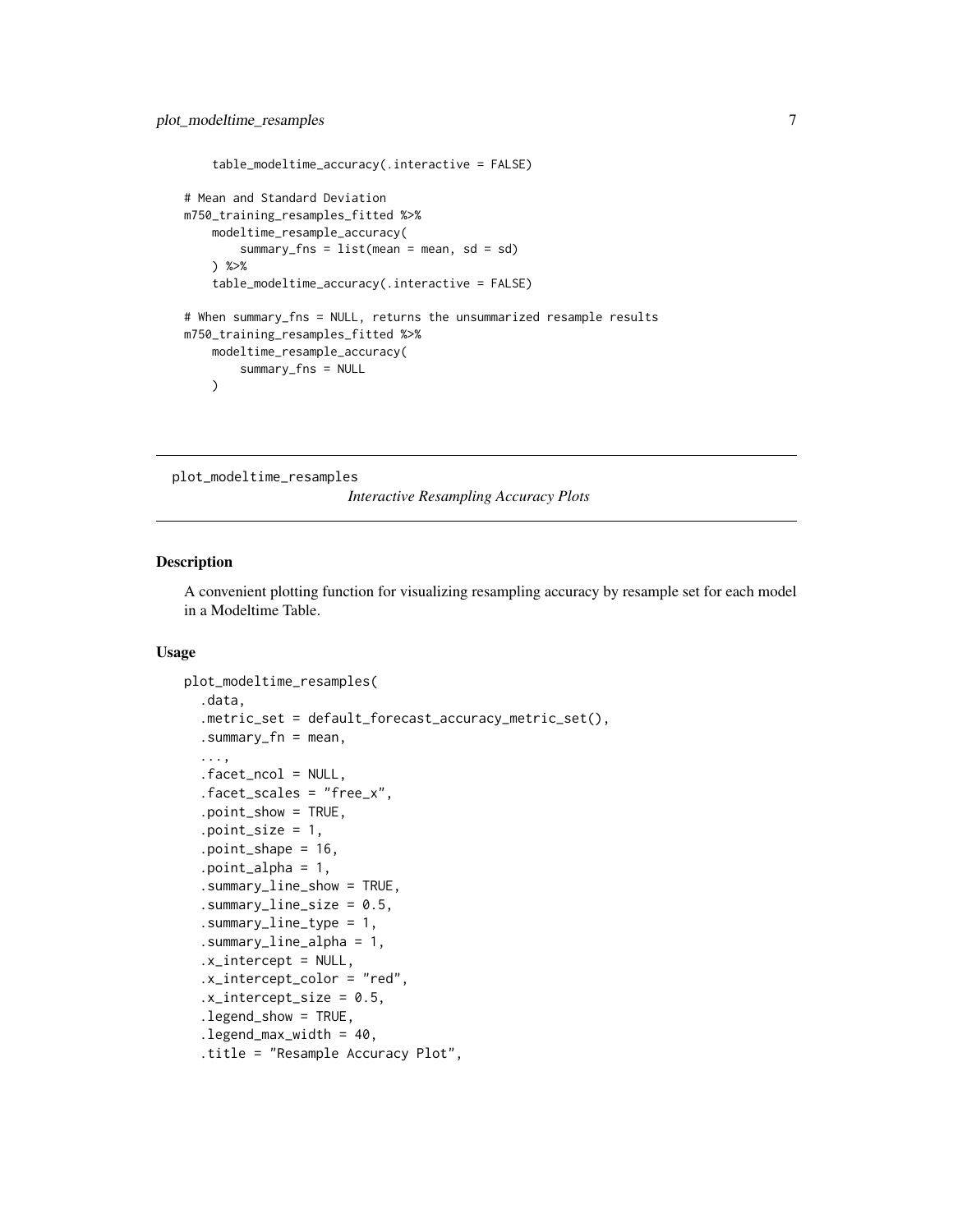```
.x\_lab = '''',
   .y\_lab = '''',
 \text{color\_lab} = "Legend",.interactive = TRUE
\mathcal{L}
```
#### Arguments

| .data                                                                                                | A modeltime table that includes a column .resample_results containing the<br>resample results. See modeltime_fit_resamples() for more information. |  |  |  |
|------------------------------------------------------------------------------------------------------|----------------------------------------------------------------------------------------------------------------------------------------------------|--|--|--|
| .metric_set                                                                                          | A yardstick::metric_set() that is used to summarize one or more forecast<br>accuracy (regression) metrics.                                         |  |  |  |
| .summary_fn                                                                                          | A single summary function that is applied to aggregate the metrics across re-<br>sample sets. Default: mean.                                       |  |  |  |
| $\cdots$                                                                                             | Additional arguments passed to the .summary_fn.                                                                                                    |  |  |  |
| .facet_ncol                                                                                          | Default: NULL. The number of facet columns.                                                                                                        |  |  |  |
| .facet_scales                                                                                        | Default: free_x.                                                                                                                                   |  |  |  |
| .point_show                                                                                          | Whether or not to show the individual points for each combination of models<br>and metrics. Default: TRUE.                                         |  |  |  |
| .point_size                                                                                          | Controls the point size. Default: 1.                                                                                                               |  |  |  |
| .point_shape                                                                                         | Controls the point shape. Default: 16.                                                                                                             |  |  |  |
| Controls the opacity of the points. Default: 1 (full opacity).<br>.point_alpha<br>.summary_line_show |                                                                                                                                                    |  |  |  |
|                                                                                                      | Whether or not to show the summary lines. Default: TRUE.                                                                                           |  |  |  |
| .summary_line_size                                                                                   |                                                                                                                                                    |  |  |  |
|                                                                                                      | Controls the summary line size. Default: 0.5.                                                                                                      |  |  |  |
| .summary_line_type                                                                                   |                                                                                                                                                    |  |  |  |
| .summary_line_alpha                                                                                  | Controls the summary line type. Default: 1.                                                                                                        |  |  |  |
|                                                                                                      | Controls the summary line opacity. Default: 1 (full opacity).                                                                                      |  |  |  |
| .x_intercept                                                                                         | Numeric. Adds an x-intercept at a location (e.g. 0). Default: NULL.                                                                                |  |  |  |
| .x_intercept_color                                                                                   |                                                                                                                                                    |  |  |  |
|                                                                                                      | Controls the x-intercept color. Default: "red".                                                                                                    |  |  |  |
| .x_intercept_size                                                                                    |                                                                                                                                                    |  |  |  |
|                                                                                                      | Controls the x-intercept size. Default: 0.5.                                                                                                       |  |  |  |
| .legend_show                                                                                         | Logical. Whether or not to show the legend. Can save space with long model<br>descriptions.                                                        |  |  |  |
| .legend_max_width                                                                                    |                                                                                                                                                    |  |  |  |
|                                                                                                      | Numeric. The width of truncation to apply to the legend text.                                                                                      |  |  |  |
| .title                                                                                               | Title for the plot                                                                                                                                 |  |  |  |
| .x_lab                                                                                               | X-axis label for the plot                                                                                                                          |  |  |  |
| $.y_l$ ab                                                                                            | Y-axis label for the plot                                                                                                                          |  |  |  |
| .color_lab                                                                                           | Legend label if a color_var is used.                                                                                                               |  |  |  |
| .interactive                                                                                         | Returns either a static (ggplot2) visualization or an interactive (plotly) visu-<br>alization                                                      |  |  |  |

<span id="page-7-0"></span>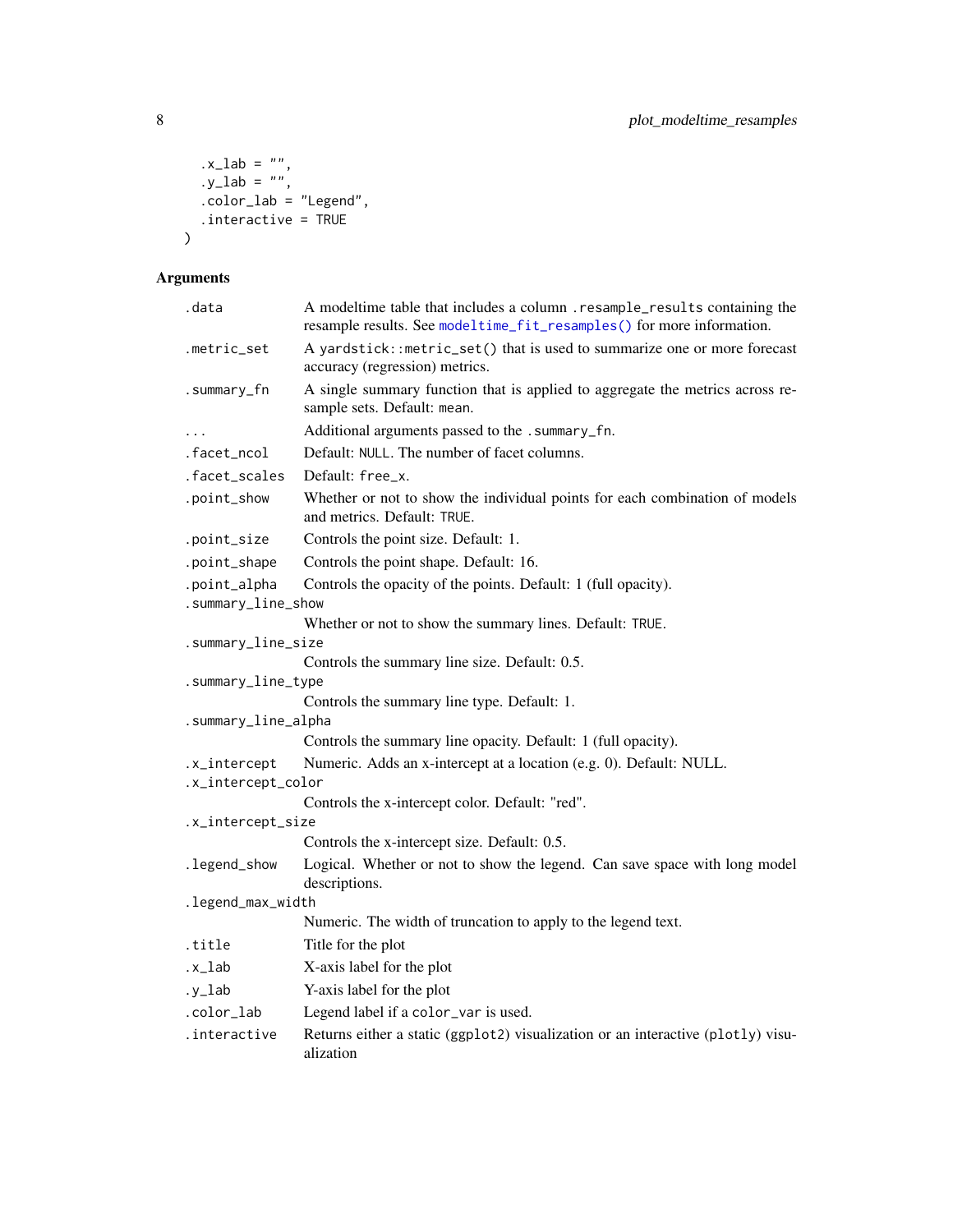#### <span id="page-8-0"></span>Details

#### Default Accuracy Metrics

The following accuracy metrics are included by default via [modeltime::default\\_forecast\\_accuracy\\_metric\\_set\(\)](#page-0-0):

- MAE Mean absolute error, [yardstick::mae\(\)](#page-0-0)
- MAPE Mean absolute percentage error, [yardstick::mape\(\)](#page-0-0)
- MASE Mean absolute scaled error, [yardstick::mase\(\)](#page-0-0)
- SMAPE Symmetric mean absolute percentage error, yardstick:: smape()
- RMSE Root mean squared error, [yardstick::rmse\(\)](#page-0-0)
- RSQ R-squared, [yardstick::rsq\(\)](#page-0-0)

#### Summary Function

Users can supply a single summary function (e.g. mean) to summarize the resample metrics by each model.

#### Examples

```
m750_training_resamples_fitted %>%
   plot_modeltime_resamples(
        .interactive = FALSE
    \lambda
```
<span id="page-8-1"></span>unnest\_modeltime\_resamples

*Unnests the Results of Modeltime Fit Resamples*

#### Description

An internal function used by [modeltime\\_resample\\_accuracy\(\)](#page-4-1).

#### Usage

```
unnest_modeltime_resamples(object)
```
#### Arguments

object A Modeltime Table that has a column '.resample\_results'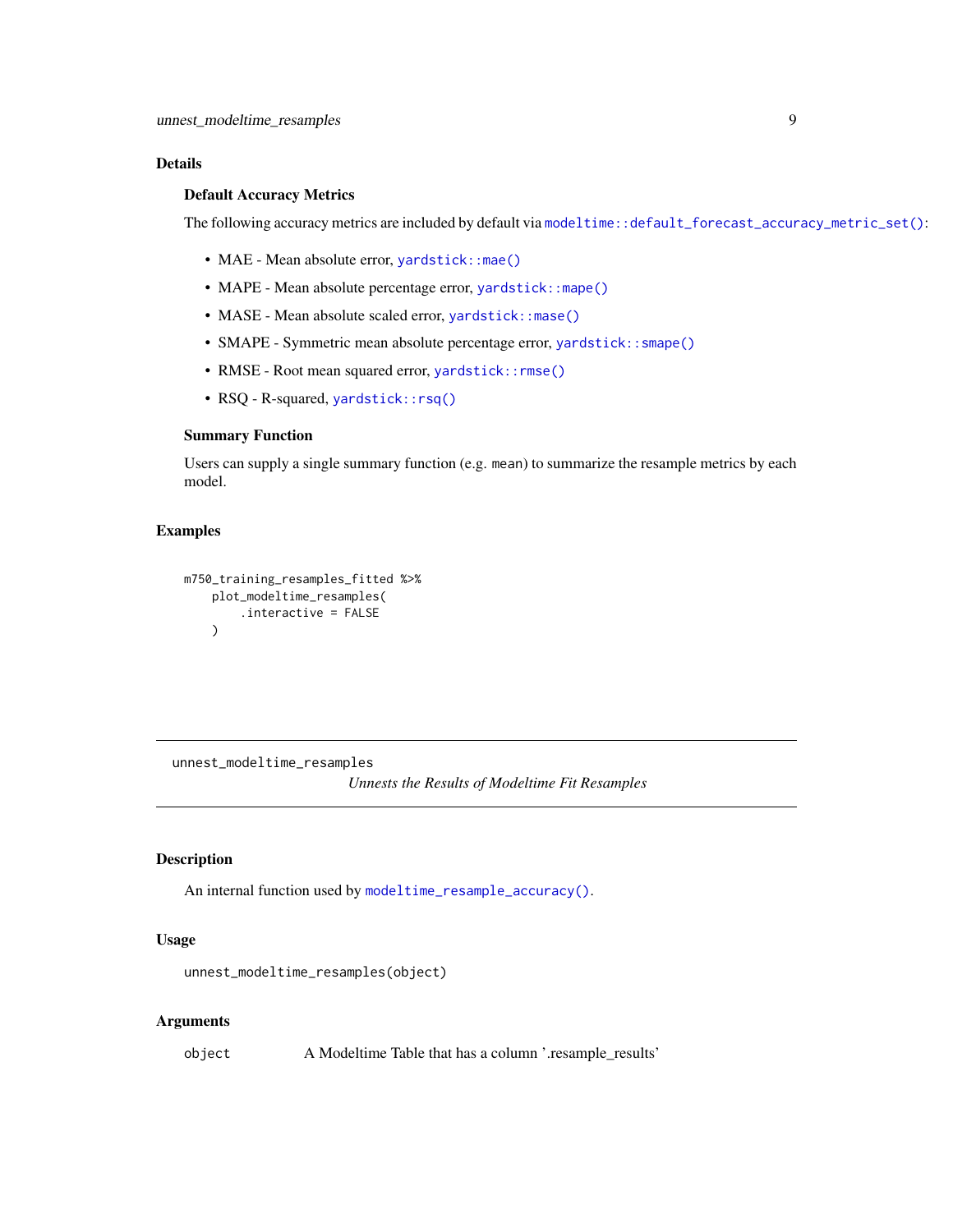The following data columns are unnested and prepared for evaluation:

- .row\_id A unique identifier to compare observations.
- .resample\_id A unique identifier given to the resample iteration.
- .model\_id and .model\_desc Modeltime Model ID and Description
- .pred The Resample Prediction Value
- .row The actual row value from the original dataset
- *Actual Value Column* The name changes to target variable name in dataset

#### Value

Tibble with columns for '.row\_id', '.resample\_id', '.model\_id', '.model\_desc', '.pred', '.row', and actual value name from the data set

#### Examples

# The .resample\_results column is deeply nested m750\_training\_resamples\_fitted

# Unnest and prepare the resample predictions for evaluation unnest\_modeltime\_resamples(m750\_training\_resamples\_fitted)